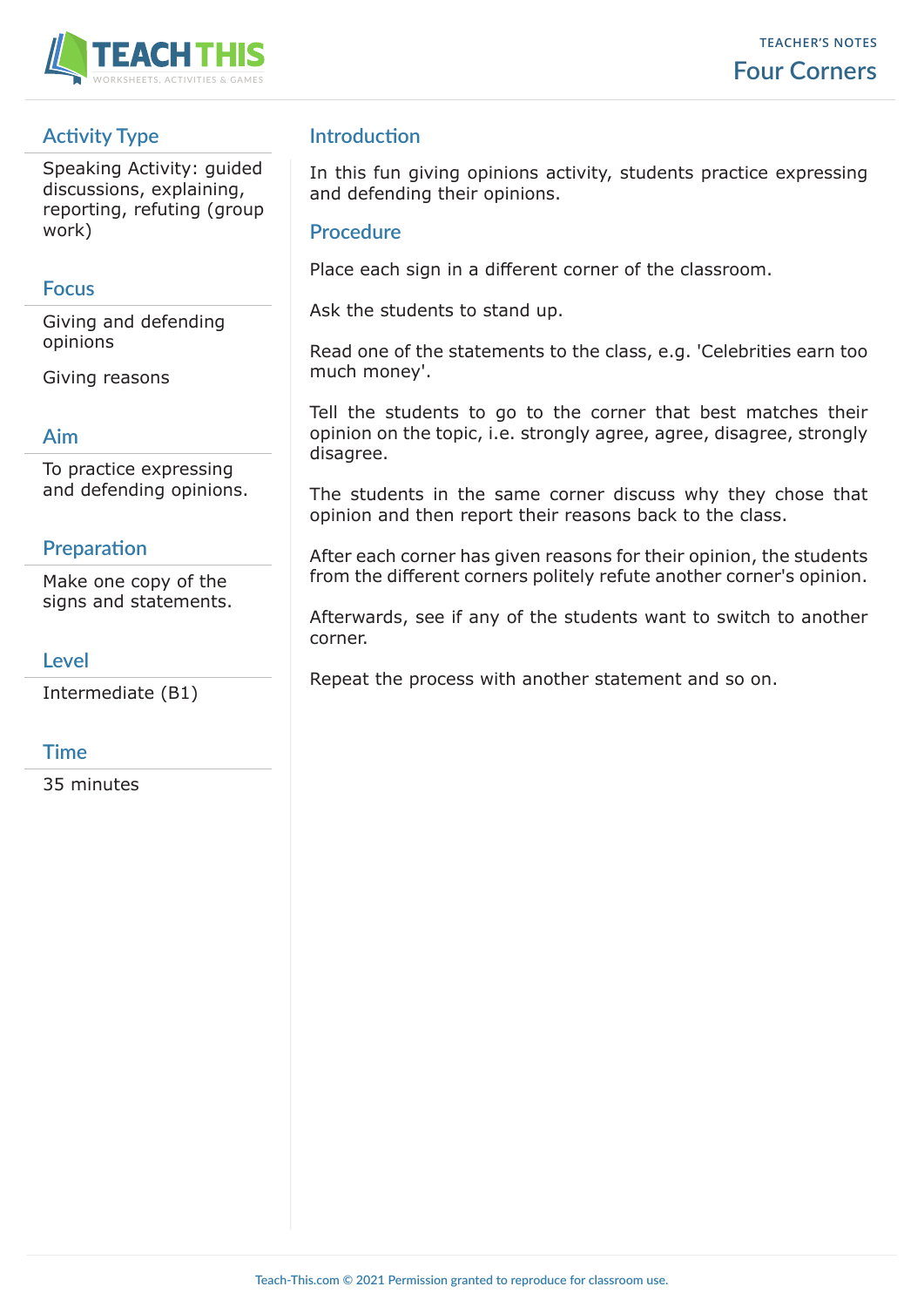

**GIVING OPINIONS Four Corners**

**Signs**

# Strongly Agree

## Agree

## Disagree

## Strongly Disagree